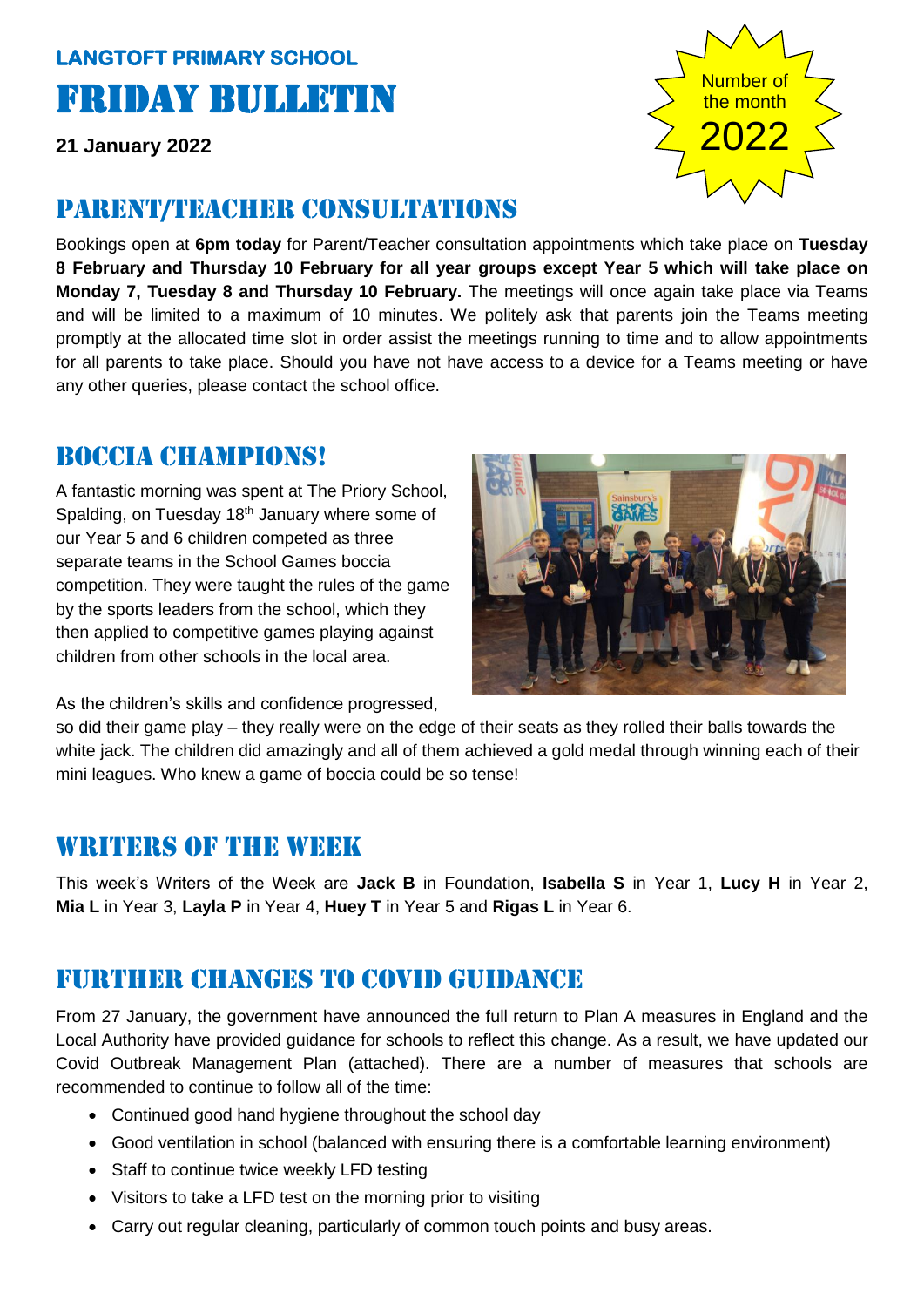**In line with the return to Plan A, parents will no longer be required to wear a face covering while on the school grounds but we urge parents/carers to continue to remain cautious and be mindful of others.** 

**It will also no longer be statutory for staff to wear a face covering in communal areas although members of staff may wish to continue to do so and we will still request visitors in school to wear a face covering.** 

These restrictions are subject to change should there be a sharp rise in Covid cases in school and the community or following advice from the Local Authority and the local Health Protection Team.

Anyone who receives a positive lateral flow device test result will need to self-isolate immediately and **won't be required to take a confirmatory PCR test unless they develop symptoms. If anyone has any of the main symptoms of Covid-19 they should self-isolate and take a PCR test.**

The isolation period for those testing positive for Covid-19 has now been reduced to five full days. Children will be able to leave isolation and **return to school on day 6 following two negative lateral flow tests on days five and six. The tests must be taken 24 hours apart.** For example, a LFD test is taken at 7am on day 5 and again at 7am on day 6 – if both are negative children can return to school. *We would kindly request that parents continue to share the results of the LFD tests with us.* 

If your child tests positive, we would ask you let their close friendship group know so that they can complete 7-day lateral flow testing as a close contact.

# Class updates

#### **For week commencing 24th January 2022 Please find information about what each class are learning next week.**

#### Foundation stage

This week the children will listen to various versions of The Three Little Pigs story. They will retell the story using puppets and sequence it using picture cards. In maths, the children will learn about the numbers 6, 7 and 8 and begin to explore how they can be made up of smaller numbers. In the afternoons, the children will create houses for the 3 Little Pigs out of straw, sticks and bricks.

#### YEAR 1

This week we are going to continue to learn about the past through our visit from Peterborough Museum, who will be bringing in a range of old toys for us to explore and play with. We are also going to be learning about toys from around the world by looking at photographs taken by the photographer Gabriele Galimberti. In Maths we will be completing our Addition and Subtraction within 20 topic and moving on to exploring numbers up to 50!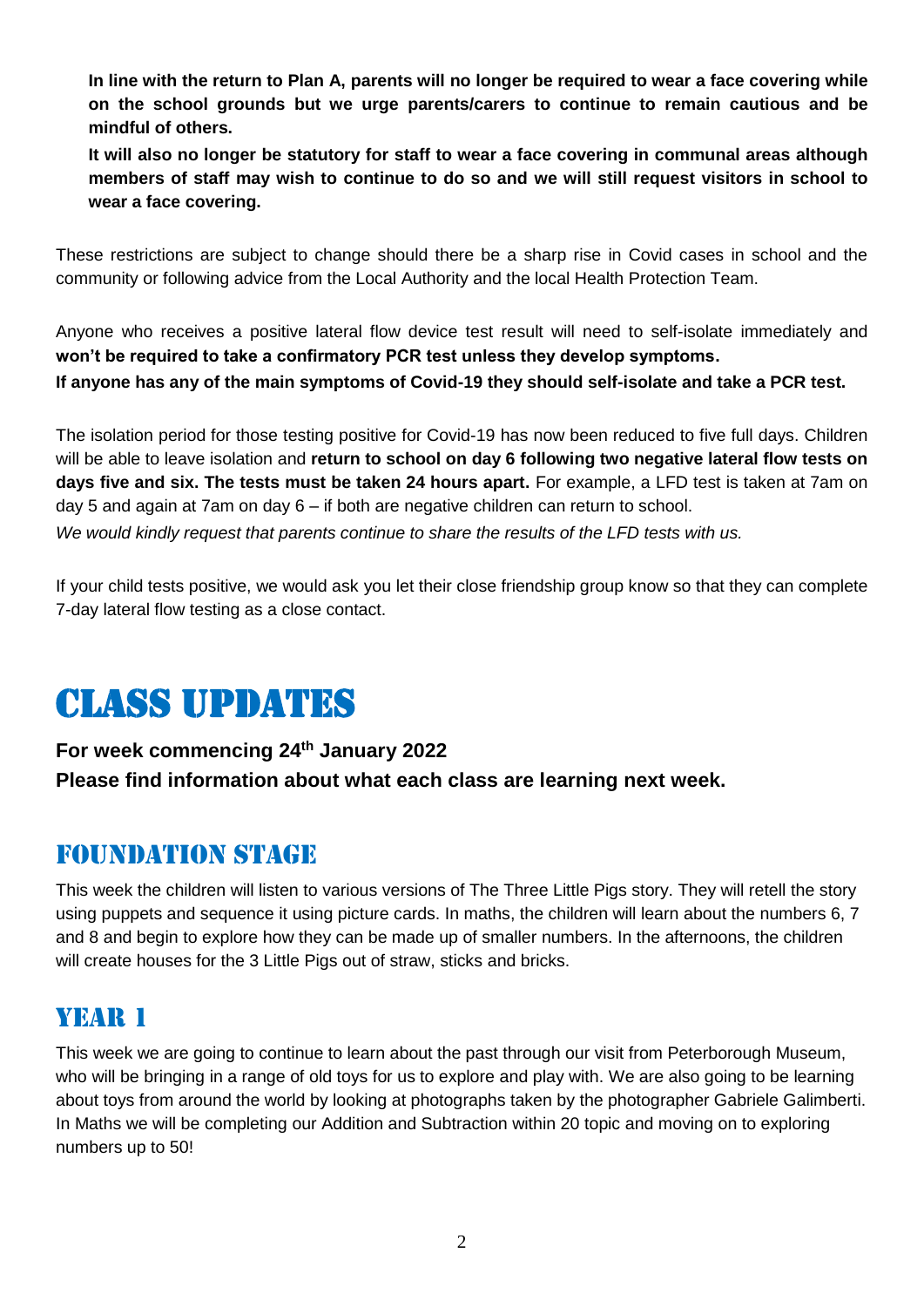## Year 2

In maths this week we will be continuing our work about money, focusing on selecting the right coins to make certain amounts and investigating the different ways that amounts can be made. Our English work continues to focus on narratives. We thoroughly enjoyed reading the book The Egg by M P Robertson. We will be working towards writing our own stories imagining what would happen if we found our own dragon egg!

In science, we will be learning about how exercise effects our body. We will carry out circuit style exercises and then learn about how to find our pulse and feel for other changes in our body. In geography, we will continue to learn all about China by comparing our lives with that of a Chinese child living in the countryside. In computing, we will create sequences, programming them into the Beebot and predicting if they work. Our RE unit about Islam will focus on sharing this week. In PSHE, we have all written our personal goals to work on. We are developing our skills when working as part of a team. The children have designed their dragon eyes in art and are excited about making their clay models.

# YEAR 3

In Year 3 we shall be completing our new versions of the Kapok tree playscripts in readiness to perform our final version. We shall be exploring food labels, their nutritional values and comparing how much fat and sugar they contain. As part of our religious education focus, we will explore the mosque within Islam. As part of our rainforest topic, we will explore the Amazon river and the surrounding countries including a comparison of weather and climate. In PE, we will continue with improving our throwing and catching skills in tag rugby and refining our moves in dance. In maths we continue to explore multiplication and division represented in a variety of ways. Finally, we will be exploring a variety of Amazonian artwork and form opinions and thoughts around them.

# YEAR 4

This week in Year 4, we shall be extending our knowledge and understanding of formal methods of calculation for multiplication and division. We will be working with a range of equipment alongside pictorial representations to assist us with our working out. We have been working on our design and technology projects recently and we will be spending some more time on the construction of our products as well as circuit building practice. In English, we are continuing to build our mystery stories with a focus on setting descriptions. Remember that our termly homework menu is available on Seesaw and thank you to everyone who has brought in some junk modelling items for a technology project.

# YEAR 5

In maths, we build on our work on factors by extending to learning about square and cube numbers through practical investigations. In English, we use our fact collection from last week's reading of Hidden Figures to draft a non-chronological report. In art, we begin to bring our experimental and sketching work together to create our own versions of the universe. In geography, we shall begin to learn more about the intrepid explorer, Ernest Shackleton. In tag rugby on Wednesday, we shall develop dodging skills to lose a defender. In RE, we continue with Hinduism and focus upon ethical choices.

We have our trip to The Space Centre on Tuesday. Please remember to be in school at 8:15am ready to depart at 8:30am. When we arrive at the centre, lunch bags shall be stored but there is no storage for coats. It is quite warm in the centre therefore; heavy coats will end up being carried. It is only a short walk from the coach park to the building so it would be best for children to either leave coats on the coach or bring a lightweight jacket, which they could pack away into their lunch bag upon arrival or carry. With Mrs Strawbridge on Friday, we will be continuing to learn how to add and subtract fractions. In music, we shall be listening to a new pop ballad and learning to sing and accompany our key song. In ICT, we will